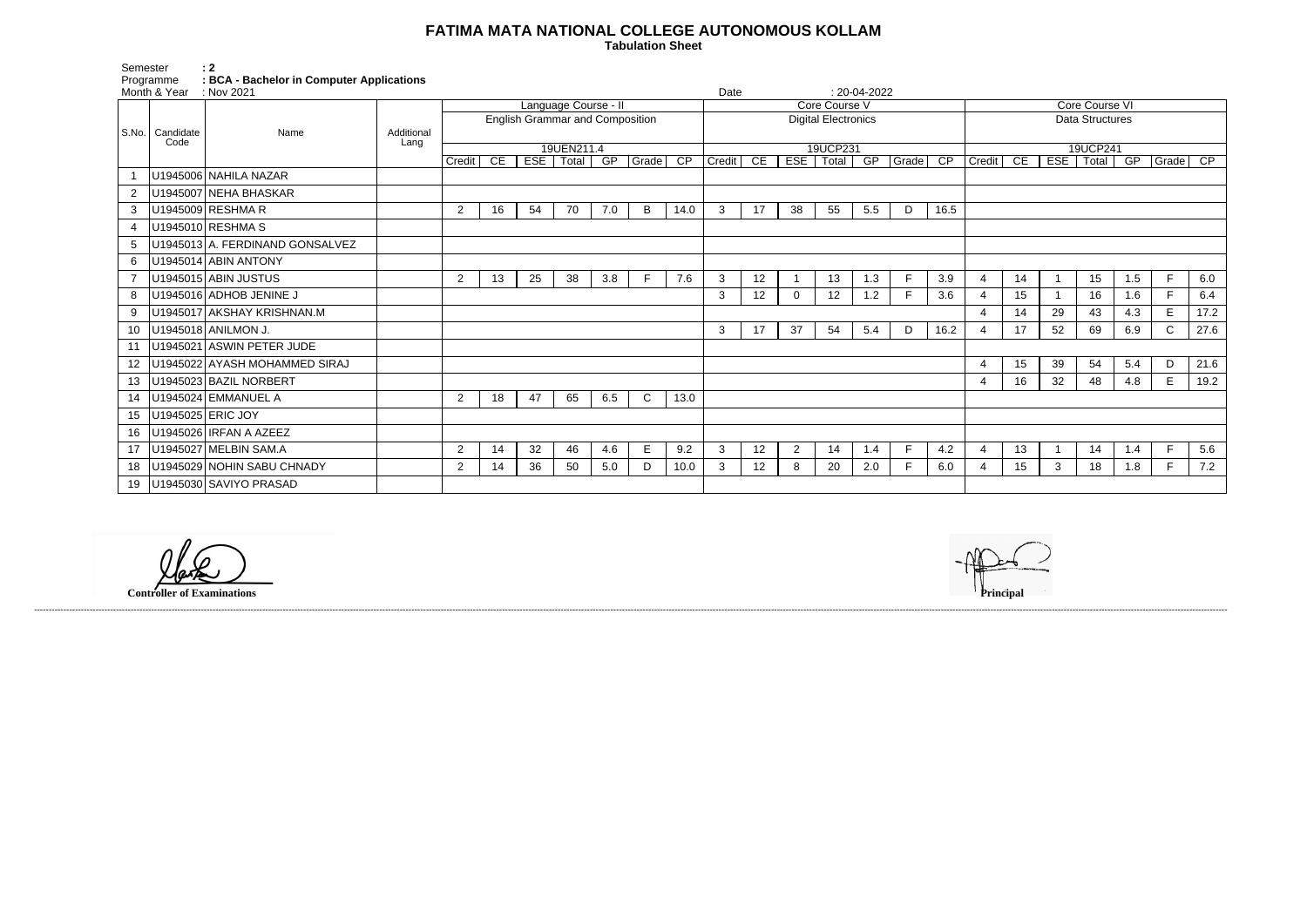| Core Course IX |                                |            |       |     |             |                 |  |  |  |  |  |  |  |  |  |
|----------------|--------------------------------|------------|-------|-----|-------------|-----------------|--|--|--|--|--|--|--|--|--|
|                | Software Lab 4-Data Structures |            |       |     |             |                 |  |  |  |  |  |  |  |  |  |
|                |                                |            |       |     |             |                 |  |  |  |  |  |  |  |  |  |
|                |                                |            |       |     |             |                 |  |  |  |  |  |  |  |  |  |
|                | 19UCP244                       |            |       |     |             |                 |  |  |  |  |  |  |  |  |  |
| Credit         | CE                             | <b>ESE</b> | Total | GP  | Grade       | $\overline{CP}$ |  |  |  |  |  |  |  |  |  |
|                |                                |            |       |     |             |                 |  |  |  |  |  |  |  |  |  |
|                |                                |            |       |     |             |                 |  |  |  |  |  |  |  |  |  |
|                |                                |            |       |     |             |                 |  |  |  |  |  |  |  |  |  |
| $\overline{2}$ | 20                             | 46         | 66    | 6.6 | $\mathsf C$ | 13.2            |  |  |  |  |  |  |  |  |  |
|                |                                |            |       |     |             |                 |  |  |  |  |  |  |  |  |  |
|                |                                |            |       |     |             |                 |  |  |  |  |  |  |  |  |  |
|                |                                |            |       |     |             |                 |  |  |  |  |  |  |  |  |  |
|                |                                |            |       |     |             |                 |  |  |  |  |  |  |  |  |  |
|                |                                |            |       |     |             |                 |  |  |  |  |  |  |  |  |  |
|                |                                |            |       |     |             |                 |  |  |  |  |  |  |  |  |  |
|                |                                |            |       |     |             |                 |  |  |  |  |  |  |  |  |  |
|                |                                |            |       |     |             |                 |  |  |  |  |  |  |  |  |  |
|                |                                |            |       |     |             |                 |  |  |  |  |  |  |  |  |  |
|                |                                |            |       |     |             |                 |  |  |  |  |  |  |  |  |  |
|                |                                |            |       |     |             |                 |  |  |  |  |  |  |  |  |  |
|                |                                |            |       |     |             |                 |  |  |  |  |  |  |  |  |  |
|                |                                |            |       |     |             |                 |  |  |  |  |  |  |  |  |  |
|                |                                |            |       |     |             |                 |  |  |  |  |  |  |  |  |  |
|                |                                |            |       |     |             |                 |  |  |  |  |  |  |  |  |  |
|                |                                |            |       |     |             |                 |  |  |  |  |  |  |  |  |  |
|                |                                |            |       |     |             |                 |  |  |  |  |  |  |  |  |  |
|                |                                |            |       |     |             |                 |  |  |  |  |  |  |  |  |  |
|                |                                |            |       |     |             |                 |  |  |  |  |  |  |  |  |  |
|                |                                |            |       |     |             |                 |  |  |  |  |  |  |  |  |  |
|                |                                |            |       |     |             |                 |  |  |  |  |  |  |  |  |  |
|                |                                |            |       |     |             |                 |  |  |  |  |  |  |  |  |  |

|                 |                           | Name                            |                    | Core Course VII       |     |                |                              |                 |              |      | Core Course VIII |                                |     |                   |     |       |      |             | <b>Core Course IX</b>          |    |                         |     |             |      |
|-----------------|---------------------------|---------------------------------|--------------------|-----------------------|-----|----------------|------------------------------|-----------------|--------------|------|------------------|--------------------------------|-----|-------------------|-----|-------|------|-------------|--------------------------------|----|-------------------------|-----|-------------|------|
|                 |                           |                                 |                    |                       |     |                |                              | C++ Programming |              |      |                  | Software Lab 3-C++ Programming |     |                   |     |       |      |             | Software Lab 4-Data Structures |    |                         |     |             |      |
|                 | S.No.   Candidate<br>Code |                                 | Additional<br>Lang |                       |     |                |                              |                 |              |      |                  |                                |     |                   |     |       |      |             |                                |    |                         |     |             |      |
|                 |                           |                                 |                    | Credit                | CE. |                | 19UCP242<br>ESE   Total   GP |                 | Grade CP     |      | Credit           | CE                             | ESE | 19UCP243<br>Total | GP  | Grade | CP   | Credit      | CE                             |    | 19UCP244<br>ESE   Total | GP  | Grade CP    |      |
|                 |                           | U1945006 NAHILA NAZAR           |                    |                       |     |                |                              |                 |              |      |                  |                                |     |                   |     |       |      |             |                                |    |                         |     |             |      |
| 2               |                           | U1945007 NEHA BHASKAR           |                    |                       |     |                |                              |                 |              |      |                  |                                |     |                   |     |       |      |             |                                |    |                         |     |             |      |
| 3               |                           | U1945009 RESHMA R               |                    | $\boldsymbol{\Delta}$ | 18  | 50             | 68                           | 6.8             | $\mathsf{C}$ | 27.2 | $2^{\circ}$      | 19                             | 70  | 89                | 8.9 | A     | 17.8 | $2^{\circ}$ | 20                             | 46 | 66                      | 6.6 | $\mathbf C$ | 13.2 |
|                 |                           | U1945010 RESHMA S               |                    |                       |     |                |                              |                 |              |      |                  |                                |     |                   |     |       |      |             |                                |    |                         |     |             |      |
| 5               |                           | U1945013 A. FERDINAND GONSALVEZ |                    |                       |     |                |                              |                 |              |      |                  |                                |     |                   |     |       |      |             |                                |    |                         |     |             |      |
| 6               |                           | U1945014 ABIN ANTONY            |                    |                       |     |                |                              |                 |              |      |                  |                                |     |                   |     |       |      |             |                                |    |                         |     |             |      |
|                 |                           | U1945015 ABIN JUSTUS            |                    | -4                    | 13  | 28             | 41                           | 4.1             | E.           | 16.4 |                  |                                |     |                   |     |       |      |             |                                |    |                         |     |             |      |
| 8               |                           | U1945016 ADHOB JENINE J         |                    |                       |     |                |                              |                 |              |      | $\overline{2}$   | 18                             | Ab  | 18                | 1.8 | -F    | 3.6  |             |                                |    |                         |     |             |      |
| 9               |                           | U1945017 AKSHAY KRISHNAN.M      |                    |                       |     |                |                              |                 |              |      |                  |                                |     |                   |     |       |      |             |                                |    |                         |     |             |      |
| 10              |                           | U1945018 ANILMON J.             |                    |                       |     |                |                              |                 |              |      |                  |                                |     |                   |     |       |      |             |                                |    |                         |     |             |      |
| 11              |                           | U1945021 ASWIN PETER JUDE       |                    |                       |     |                |                              |                 |              |      |                  |                                |     |                   |     |       |      |             |                                |    |                         |     |             |      |
| 12 <sup>°</sup> |                           | U1945022 AYASH MOHAMMED SIRAJ   |                    |                       |     |                |                              |                 |              |      |                  |                                |     |                   |     |       |      |             |                                |    |                         |     |             |      |
| 13              |                           | U1945023 BAZIL NORBERT          |                    |                       | 17  | 40             | 57                           | 5.7             | D            | 22.8 |                  |                                |     |                   |     |       |      |             |                                |    |                         |     |             |      |
| 14              |                           | U1945024 EMMANUEL A             |                    | -4                    | 20  | 52             | 72                           | 7.2             | B            | 28.8 |                  |                                |     |                   |     |       |      |             |                                |    |                         |     |             |      |
| 15              |                           | U1945025 ERIC JOY               |                    | -4                    | 20  | 40             | 60                           | 6.0             | C.           | 24.0 |                  |                                |     |                   |     |       |      |             |                                |    |                         |     |             |      |
| 16              |                           | U1945026 IRFAN A AZEEZ          |                    |                       |     |                |                              |                 |              |      |                  |                                |     |                   |     |       |      |             |                                |    |                         |     |             |      |
| 17              |                           | U1945027 MELBIN SAM.A           |                    | $\overline{4}$        | 15  | $\overline{7}$ | 22                           | 2.2             | F.           | 8.8  |                  |                                |     |                   |     |       |      |             |                                |    |                         |     |             |      |
| 18              |                           | U1945029 NOHIN SABU CHNADY      |                    | -4                    | 13  | 38             | 51                           | 5.1             | D            | 20.4 |                  |                                |     |                   |     |       |      |             |                                |    |                         |     |             |      |
| 19              |                           | U1945030 SAVIYO PRASAD          |                    |                       | 14  | 36             | 50                           | 5.0             | D            | 20.0 |                  |                                |     |                   |     |       |      |             |                                |    |                         |     |             |      |

**Controller of Examinations Principal**

------------------------------------------------------------------------------------------------------------------------------------------------------------------------------------------------------------------------------------------------------------------------------------------------------------------------------------------------------------------------------------------------------------------------